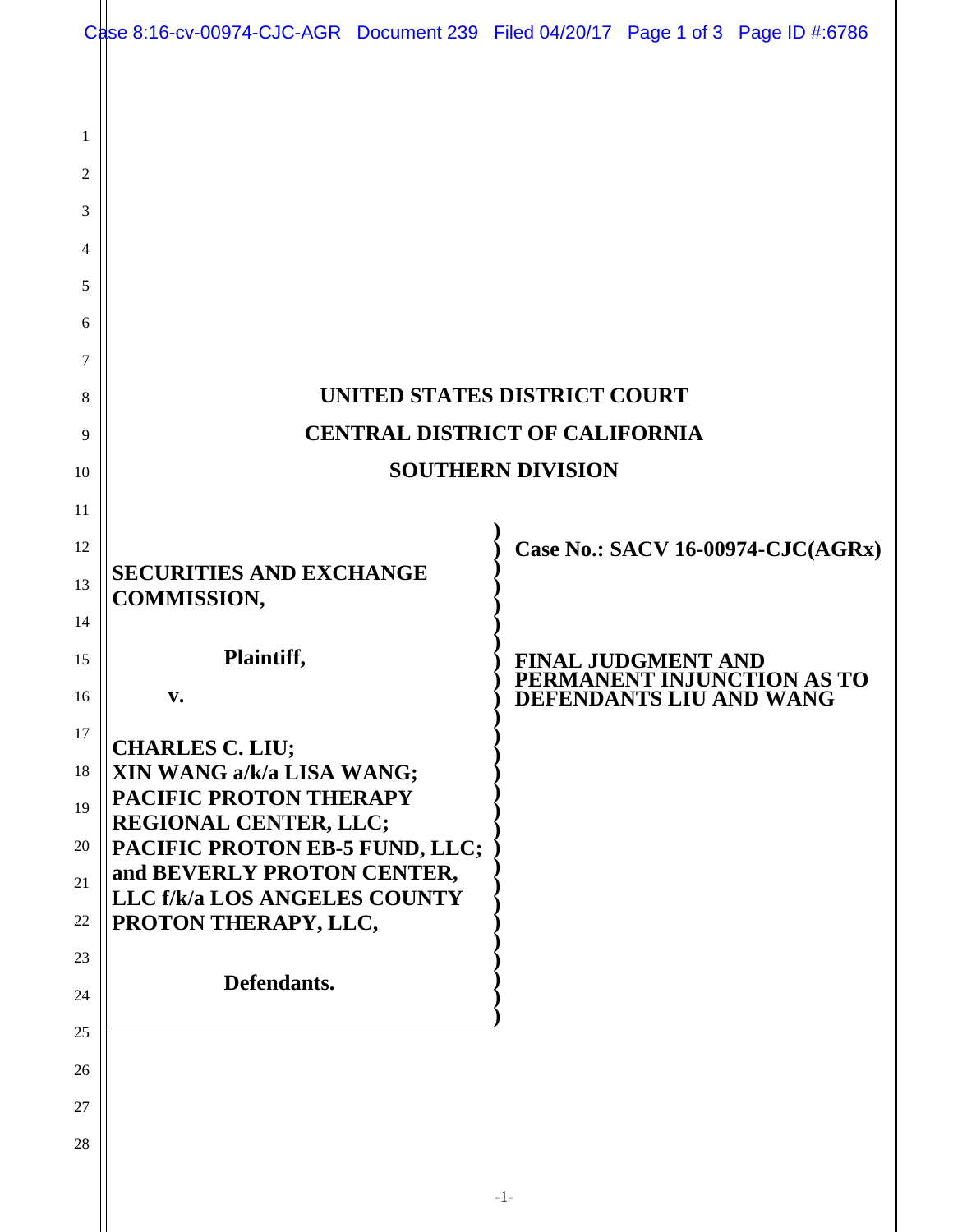1 2 3 This matter came before the Court on Plaintiff Securities and Exchange Commission ("SEC" or "Commission")'s motion for summary judgment as to Defendants Charles C. Liu and Xin Wang. (Dkt. 199.) On April 7, 2017, the Court issued an Order granting the SEC's motion. In accordance with the Court's Order, IT IS HEREBY ORDERED that judgment is entered in favor of the SEC. Defendants Liu and Wang are jointly and severally liable for disgorgement of \$26,733,018.81 and prejudgment interest thereon in the amount of \$89,110.06. Defendant Liu is further liable for a civil penalty of \$6,714,580 and Defendant Wang is further liable for a civil penalty of \$1,538,000.

IT IS FURTHER ORDERED, ADJUDGED, AND DECREED that Defendants Liu and Wang are permanently restrained and enjoined from violating Section 17(a)(2) of the Securities Act of 1933 (the "Securities Act") [15 U.S.C. § 77q(a)] in the offer or sale of any security, by the use of any means or instruments of transportation or communication in interstate commerce or by the use of the mails, to obtain money or property directly or indirectly by means of any untrue statement of a material fact or any omission to state a material fact necessary in order to make the statements made, in light of the circumstances under which they were made, not misleading.

IT IS FURTHER ORDERED, ADJUDGED, AND DECREED that, as provided in Federal Rule of Civil Procedure 65(d)(2), the foregoing paragraph also binds the following who receive actual notice of this Order by personal service or otherwise: (a) Liu's or Wang's officers, agents, servants, employees, and attorneys; and (b) other persons in active concert or participation with Liu or Wang or with anyone described in (a).

IT IS FURTHER ORDERED, ADJUDGED, AND DECREED that Defendants Liu and Wang, and their officers, agents, servants, employees, attorneys (in their

-2-